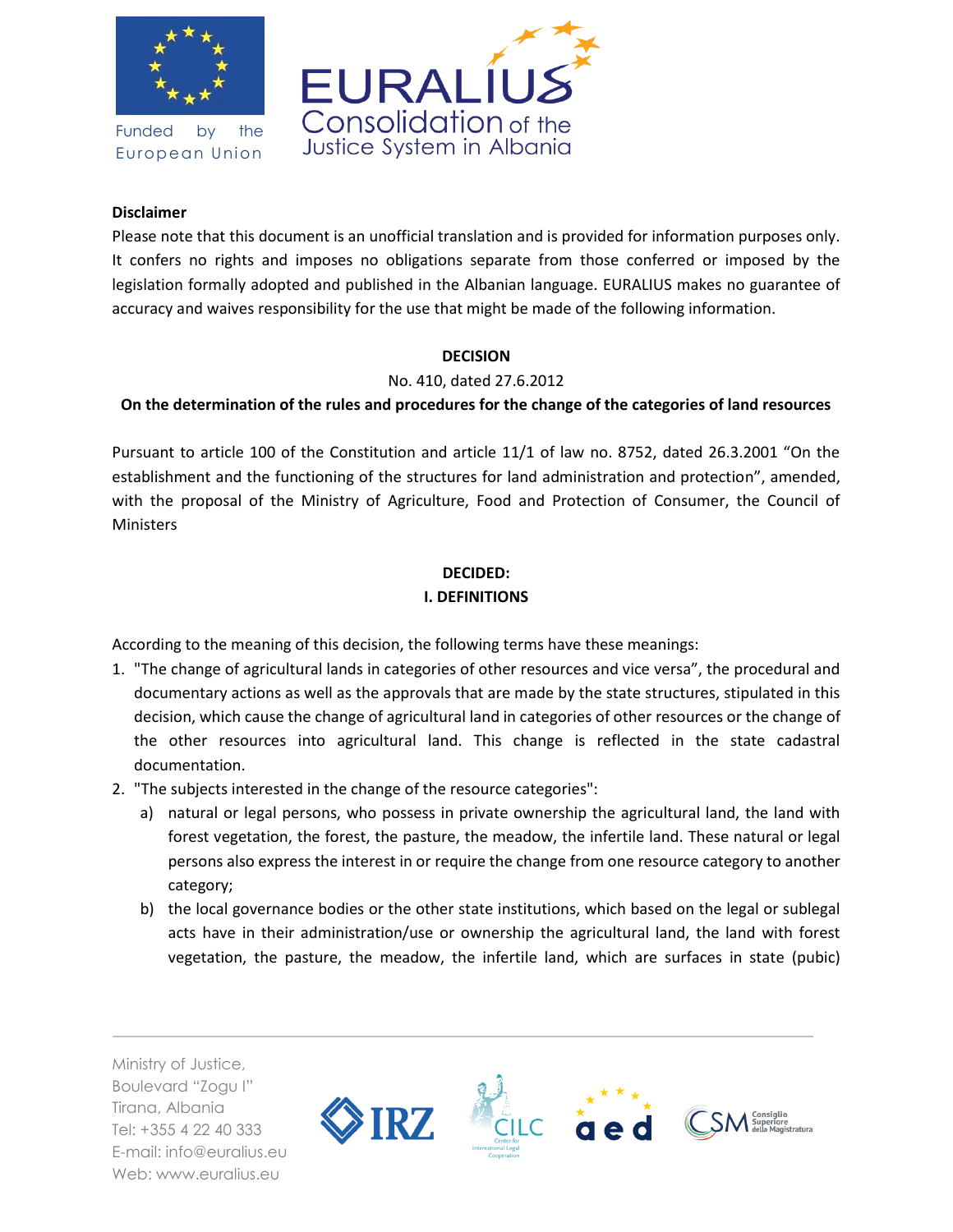

ownership and which express their interest in or require the change of a resource category into another category.

- 3. "The subjects interested in the change of the agricultural land in the urban land into land for mine and geological activities, for quarries and borrow pits":
	- a) the natural or legal persons, who submit the request at the respective ministries which cover these activities;
	- b) the respective ministry and the planning authorities, who have under their competence and responsibility the territory planning, according to the legislation into force.
- 4. "The subjects interested in the transfer of the agricultural lands of the categories from I up to IV of the land fertility for exercising the necessary activities":
	- a) the natural or legal persons, who require the development of the activity in these lands;
	- b) the respective ministries which cover the activity for which the change is requested.

# **II. THE CHANGE OF THE LANDS FROM THE RESOURCE CATEGORIES OF FORESTS, LAND WITH FOREST VEGETATION AND PASTURE INTO THE RESOURCE CATEGORY OF AGRICULTURAL LAND**

- 1. The subject interested in the change of the resource categories of forests, land with forest vegetation, pasture and meadow and their change into agricultural land may submit a request in the local governance unit, where these surfaces are located, including:
	- the applicant's identity;
	- the notarized document for having these resources under the ownership, according to the law;

- the layout of the surface for which the change is required, with the boundaries clearly specified in the scale 1: 2500;

- the certification on the condition of the resource category, with which this surface is reflected in the cadastral documentation, issued by the Forest Service Directorate (FSD) or the Land Administration and Protection Directorate (LAPD) of the district, respectively;

- the comprehensive project with arguments on the activity that will be exercised in the surface required for the change of the resource category.

- 2. The commission of the change of the resource category, of the commune or of the municipality, with the participation of all its members, reviews the request within the time limits stipulated in letter "c" of paragraph 4 article 11/1 of law no. 8752, dated 26.3.2001, amended, and takes the respective decision.
- 3. In the case of the adoption of the change of the resource categories, being the object or the request, and their transfer to the resource category of agricultural land, the decision shall be prepared in 4 (four) copies, one of which shall be given to the applying subject, a copy shall be kept in the TMPO of the commune or municipality, a copy shall be sent to the LAPD of the district and the forth copy shall be sent to the Forest Service Directorate, based on which the actions stipulated in chapter VIII of this decision shall be carried out.

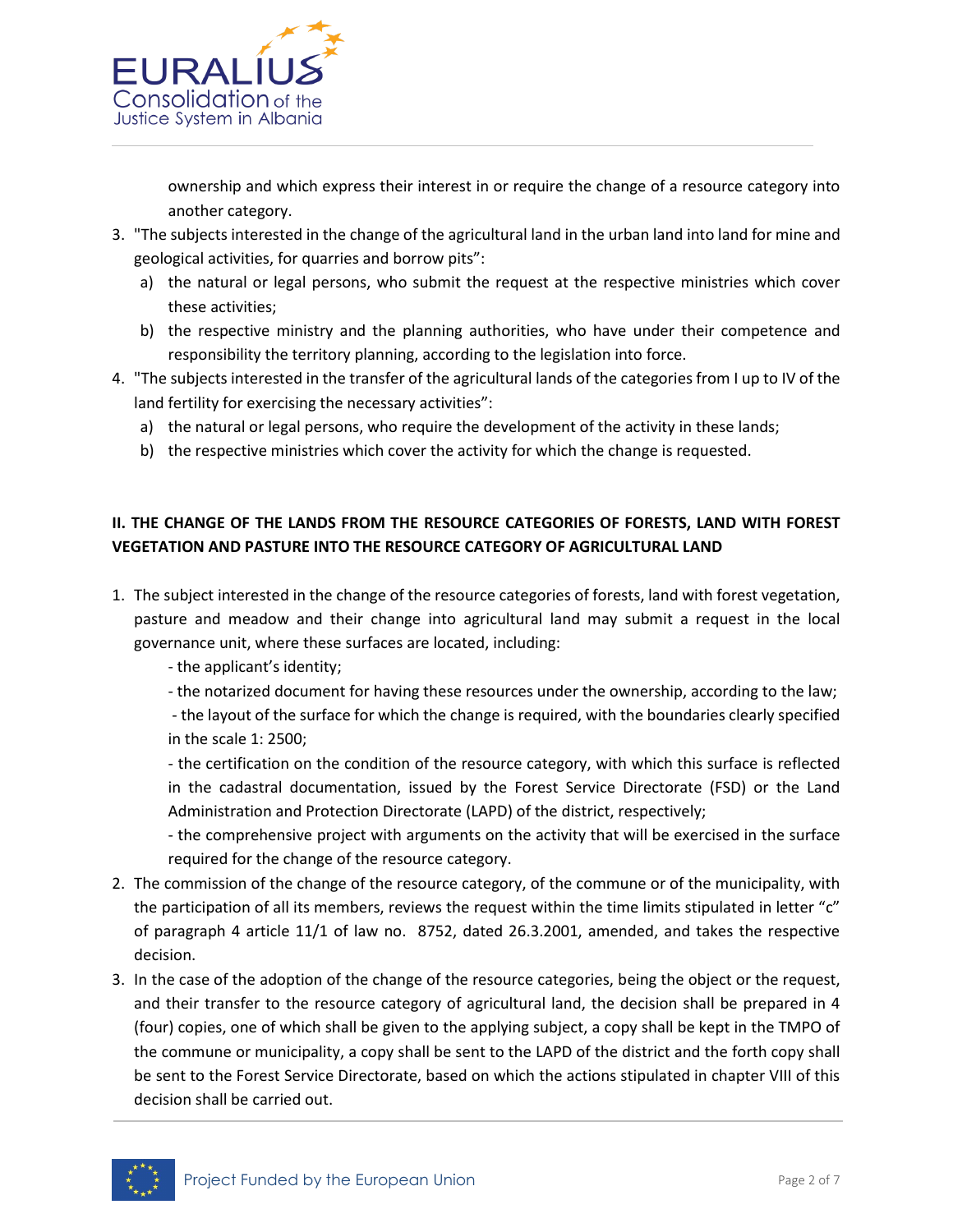

- 4. In case the request for the change of the resource categories of forests, land with forest vegetation, pasture and meadow is not approved for their transfer to the category of the agricultural land resource, for the full surface or for the partial surface, which is the object of the request, the written decision is communicated to the applying subject, within 5 (five) days from the day when it is received. The reasons for the inadmissibility of the request shall be reflected in the decision.
- 5. The subject which submits a request for the change of the resource categories, both in the case when the commission of the commune or of the municipality, objects the request, pursuant to paragraph 4 of this chapter, or in the case when the commune or the municipality has not reviewed it within the time limit of 30 (thirty) days from its registration, the subject is entitled to lodge this request for decision-making with the Ministry of Agriculture, Food and Consumer's Protection (MAFPC).
- 6. The respective structure for land administration at the MAFPC reviews the request within 15 (fifteen) days and when it complies with the criteria stipulated in the law and with the procedures provided for in paragraphs 1 and 5 of this chapter, it evaluates it for adoption and sends it for an opinion to the Ministry of Environment, Forests and Water Administration (MEFWA), which replies in writing within 15 (fifteen) days. When the opinions of both ministries result of the same evaluation regarding the adoption of the change of the resource category, the responsible structure for land administration at the MAFPC prepares the minister's order for adoption within 15 (fifteen) days from the day when the opinion of the MEFWA is taken.

The minister's order shall be notified to the applying subject and shall be sent for enforcement to the commune or to the municipality and to the TAPD of the district.

## **III. THE CHANGE OF THE AGRICULTURAL LAND INTO THE RESOURCE CATEGORIES OF FOREST, PASTURE AND MEADOW**

- 1. The agricultural lands of the categories from I to IV of land fertility are not permitted to be changed into the categories of the resources of forest, pasture and meadow.
- 2. When the subject interested in the change of the resource category of agricultural land into the resource category of forest, pasture and meadow is the private owner, the subject lodges the request with the MAFPC, which includes:
	- the applicant's identity;
	- the description of the activity that the applicant will exercise in the surface which is requested to be changed;
	- the notarized photocopy of the document of the ownership on the land;
	- the layout of the surface which is required to be changed, with clearly distinguishable borders;
	- the original certification, issued by the Land Administration and Protection Directorate (LAPD) of the district, for the category of the resource this surface has in the cadastral documentation and for the land category according to land fertility.

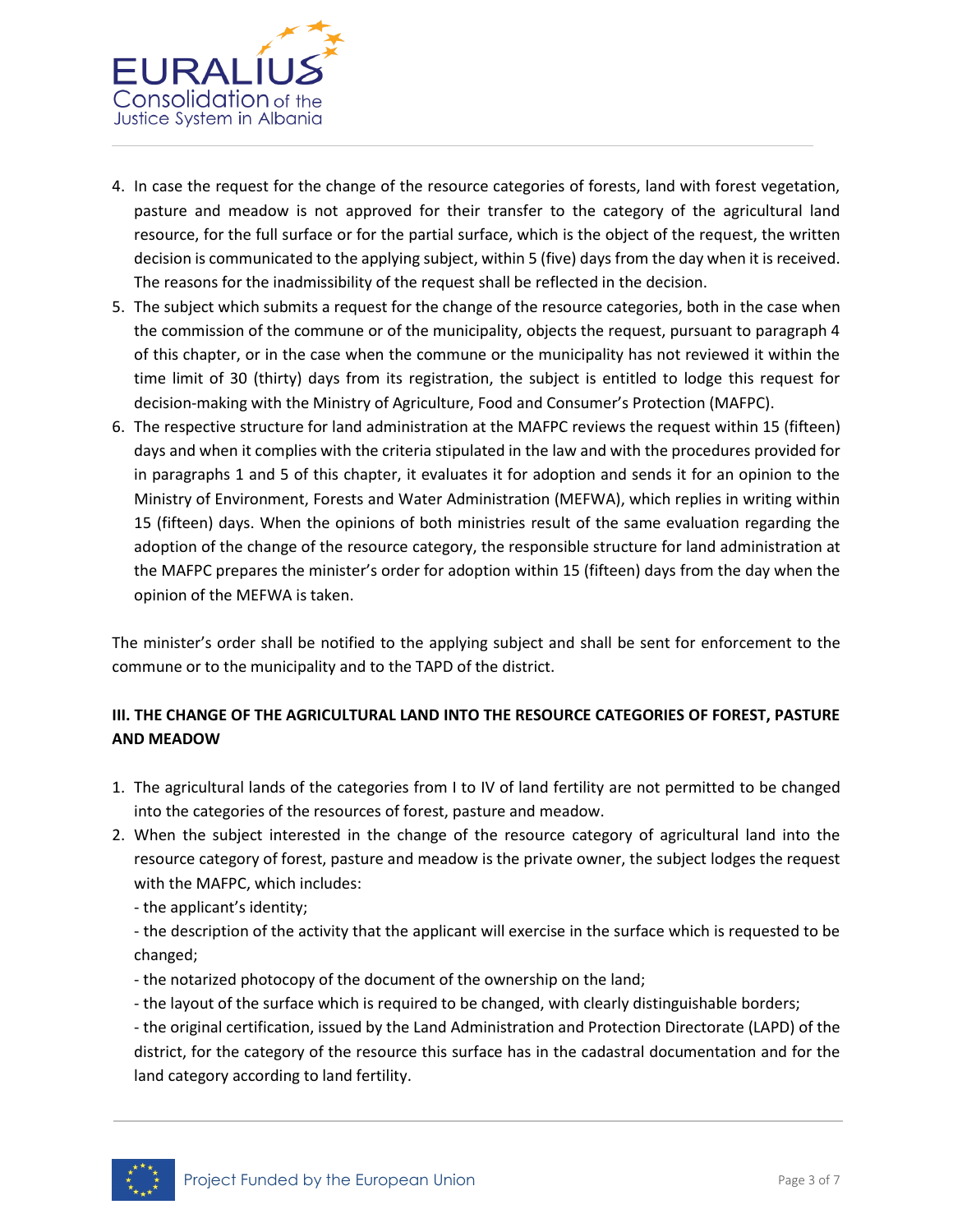

3. When the applying subject, which requires the change of the category of the agricultural land resource, in the ownership of the state, is the local governance body which possesses these surfaces for administration/use through legal or sublegal acts, the subject lodges the request for the change of their category into the resource category of forest, pasture and meadow with the MAFPC. The request contains:

- the identity of the subject interested in the change of the agricultural land into the categories of other resources;

- the description of the activity that shall be exercised in the surface requested to be changed;

- the photocopy of the legal or sublegal act, which certifies that the land surface for which the change is requested under administration or use;

- the layout of the surface, which is the object of the proposal, with the clearly specified borders;

- the certification of the TAPD for the resource category, this surface has in the cadastral documentation as well as for the land category according to land fertility.

- 4. The structure which covers the land administration at the MAFPC reviews the submitted request within 30 (thirty) days from its registration in relation to the lawfulness, the composing documentation and the economic effectiveness which is the result of the change of the resource category, in compliance with the supporting programs of the government for agriculture. In case of a positive evaluation of the request, this structure prepares:
	- a) the order of the minister for the approval of the change of the agricultural land resource category and its transfer into the resource category of forest, pasture or meadow, respectively, when the surfaced proposed to be changed is up to 5 (five) ha;
	- b) the draft-decision of the Council of Ministers, when the surface of the land proposed to be changed into the resource category of forest, pasture or meadow is more than 5.1 ha.

5. When the minister judges that the request does not meet the stipulated criteria which consequently causes its inadmissibility within 15 (fifteen) days, the subject that has submitted the request shall be notified.

## **IV. THE CHANGE OF THE INFERTILE LAND IN THE RESOURCE CATEGORY OF AGRICULTURAL LAND**

- 1. The subject interested in the change of the infertile land category and in its transfer into the resource category of agricultural land, lodges the request with the Agricultural Technology Transfer Centre (ATTC), in Fushe-Kruja, as the unique and specialized institution in this field for the conduction of land analysis. The request contains:
	- the applicant's identity;
	- the notarized document on the availability of these resources under ownership, according to the law;
	- the layout of the surface for which the change is required, with the clearly specified borders;

- the certification on the condition of the resource category with which this surface results to be in the cadastral documentation issued by the Forest Service directorate (FSD) or the Land Administration and Protection Directorate (LAPD) of the district, respectively.

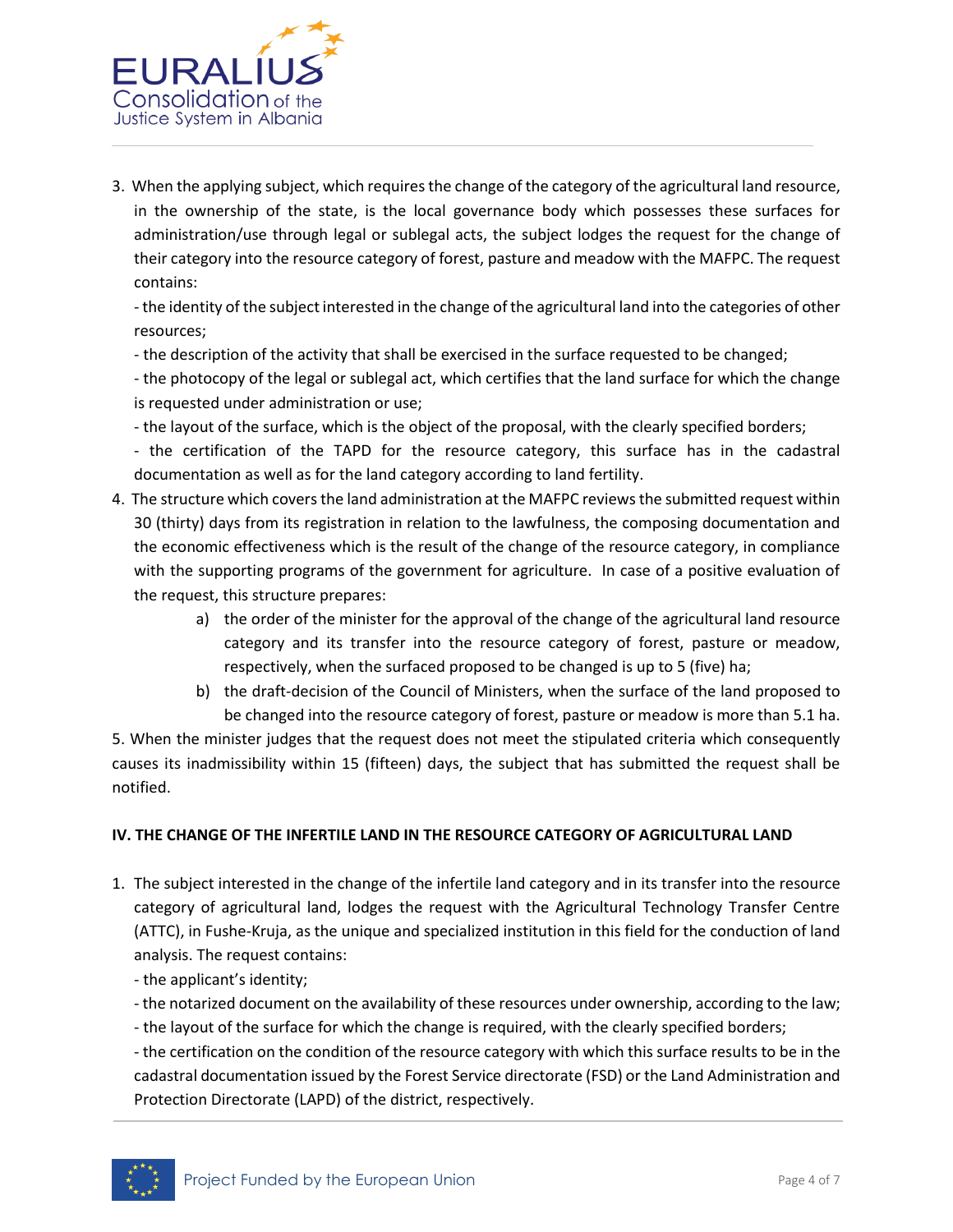

2. The request for the realization of the land analysis is registered at the ATTC. This request is accompanied with the mandate of the payment, made by the interested subject, including the value of the analysis, according to the tariffs approved for the ATTC and the costs for the work of the group of experts.

The costs of the working group of the experts include the travel per diem according to the provisions into force and the expenses for the opening of profiles and sample collection.

The number of the profiles and samples, which are collected on the surface that is analysed and the respective values are stipulated according to the instruction of the Ministry of Agriculture, Food and Consumer's Protection.

3. After the applying subject receives the results of the analysis and the technical report from the ATTC, with the recommendation and the evaluation on the possibility for the transfer of the infertile land surface into agricultural land, the subject shall address with a request to the MAFPC.

The request shall be accompanied with the documents stipulated in paragraph 1 of this chapter and with information on the activity that will be exercised on the surface, which is the object of the request.

- 4. The structure which covers the land administration at the MAFPC reviews the request submitted regarding the lawfulness, the constituent documentation, the economic effectiveness which originates from the change of the resource category, in compliance with the supporting programs of the government on agriculture.
- 5. In the case of a positive evaluation of the request, the MAFPC prepares the minister's order for the approval of the requested change. When the minister deems that the request does not met the specified criteria, which therefore causes its inadmissibility, the subject that has submitted the request shall be notified within 15 (fifteen) days.

## **V. THE CHANGE OF THE AGRICULTURAL LAND IN THE RESOURCE CATEGORY OF INFERTILE LAND**

1. The subject interested in the change of the resource category of agricultural land and its transfer into the resource category of infertile land, is entitled to make a request for a change only when factors of force majeure have acted on this surface of agricultural land, such as: earthquakes, massive landslides of the land surface, floods, volcanos, massive fires, sinking of land layers and other factors of this nature.

The activity of the natural factors of force majeure is requested to be documented with the minutes of the damage time, confirmed (signed) by the specialist of the DRB, the Inspector of the Land Protection Inspectorate (LPI) of the district and the chief of the ZMMT in the commune or municipality or it should be documented by the LPI according to the procedures stipulated in paragraphs 5 up to 8 of chapter IV of the decision no. 80, dated 28.1.2005 of the Council of Ministers "On the composition, the functioning approaches, the tasks and the responsibilities of the state structures for the protection of agricultural land".

2. The damage caused to the agricultural land by force majeure factors, identified according to paragraph 1 of this chapter, shall be verified through the analysis of the values of the agricultural land indicators,

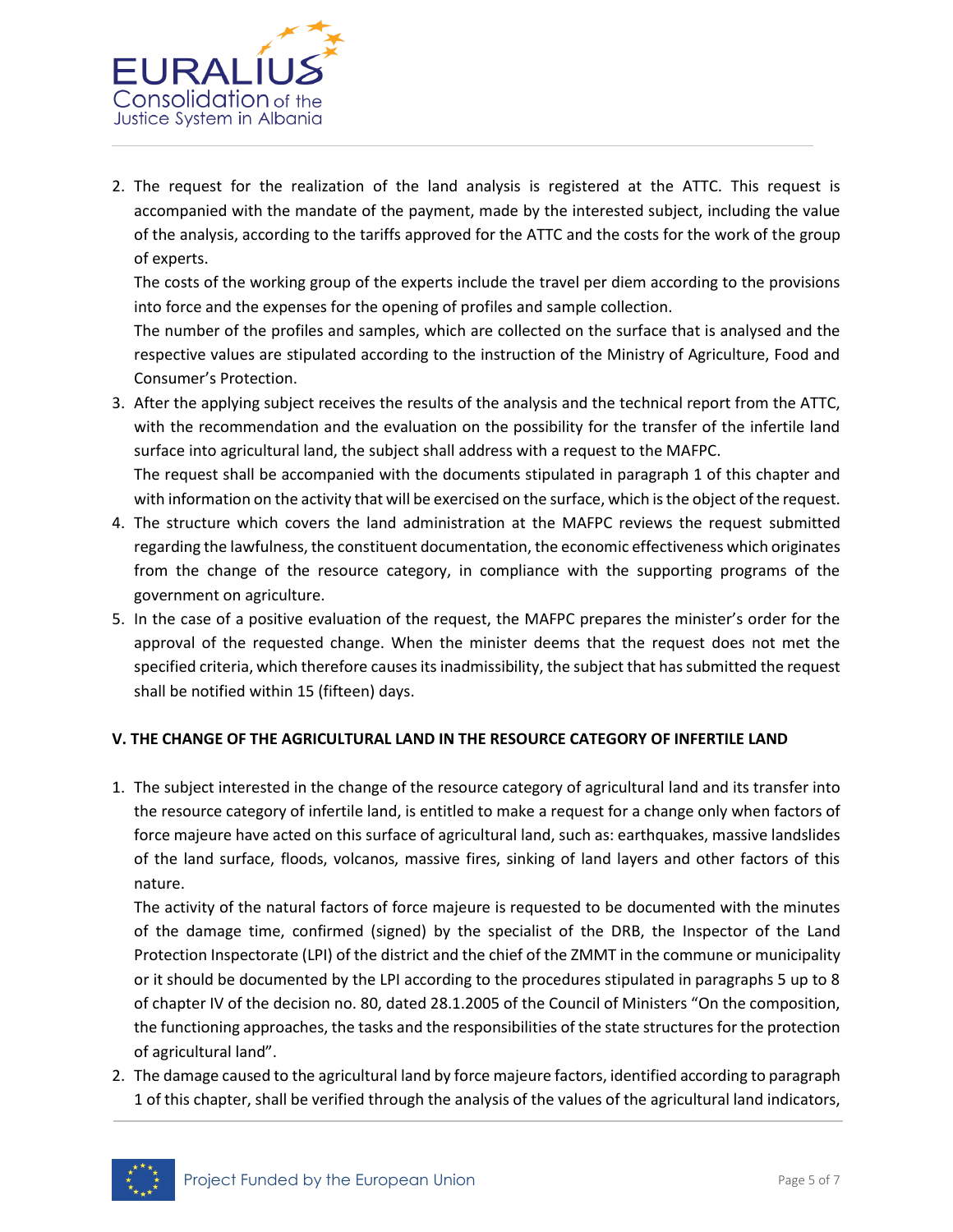

which are carried out by the ATTC, according to the stipulations in paragraphs 1 and 2 of chapter IV of this chapter.

- 3. The subject interested in the change of the agricultural land and its transfer to the resource category of infertile land, based on the results of the analysis, the technical report and the recommendations of the ATTC, may lodge a request with the MAFPC.
- 4. The structure that covers the administration of the land in the MAFPC reviews the legal support of the request and its constituent documentation.

In case of a positive evaluation of the request, the MAFPC prepares:

- a) the minister's order on the change approval, when the surface, being the object of the request, is up to 5 (five) ha;
- b) the decision of the Council of Ministers, when the surface, being the object of the request, is over 5.1 (five point one) ha.

When the minister deems that the request does not meet the criteria, which consequently causes its inadmissibility, the subject who has submitted the request shall be notified.

# **VI. THE CHANGE OF THE AGRICULTURAL LANDS OF THE CATEGORIES FROM V TO X OF LAND FERTILITY AND THEIR CHANGE INTO URBAN LAND, INTO LAND FOR MINE AND GEOLOGICAL ACTIVITIES AS WELL AS FOR QUARRIES AND BORROW PITS**

- 1. The subjects interested in the change of the resource category of the agricultural land, from V to X of land fertility, interested in their change into urban land, into land for mine and geological activities, for quarries and borrow pits, lodge a request with the respective ministry which covers this activity. The request shall be presented according to the provisions of the legislation on the territory planning. The request shall contain even the certification for the land category according to land fertility for the surface, being the object of the request, issued by the LAMD in the district council.
- 2. The ministry which covers the respective activity shall get preliminarily the opinion of the MAFPC and prepares the decision of the Council of Ministers, when the object of the request is a land surface of up to 30 (thirty) ha, or the law when the object of the request is a land surface over 30 (thirty) ha.

## **VII. THE TRANSFER OF THE AGRICULTURAL LANDS OF THE CATEGORIES FROM I UP TO IV FOR CONSTRUCTIONS, WHEN IT IS NECESSARY**

1. The subjects interested in exercising activities in the agricultural lands of the categories form I up to IV of land fertility, only when it is necessary, according to the stipulations in paragraph 1 of article 11/1 of law no. 8752, dated 26.3.2011 "On the establishment and the functioning of the structures for the administration and protection of land", amended, lodge a request with the ministry which covers the respective activity on the territory planning.

The request shall contain even the certification on the land category according to land fertility, issued by the LAMD of the district council.